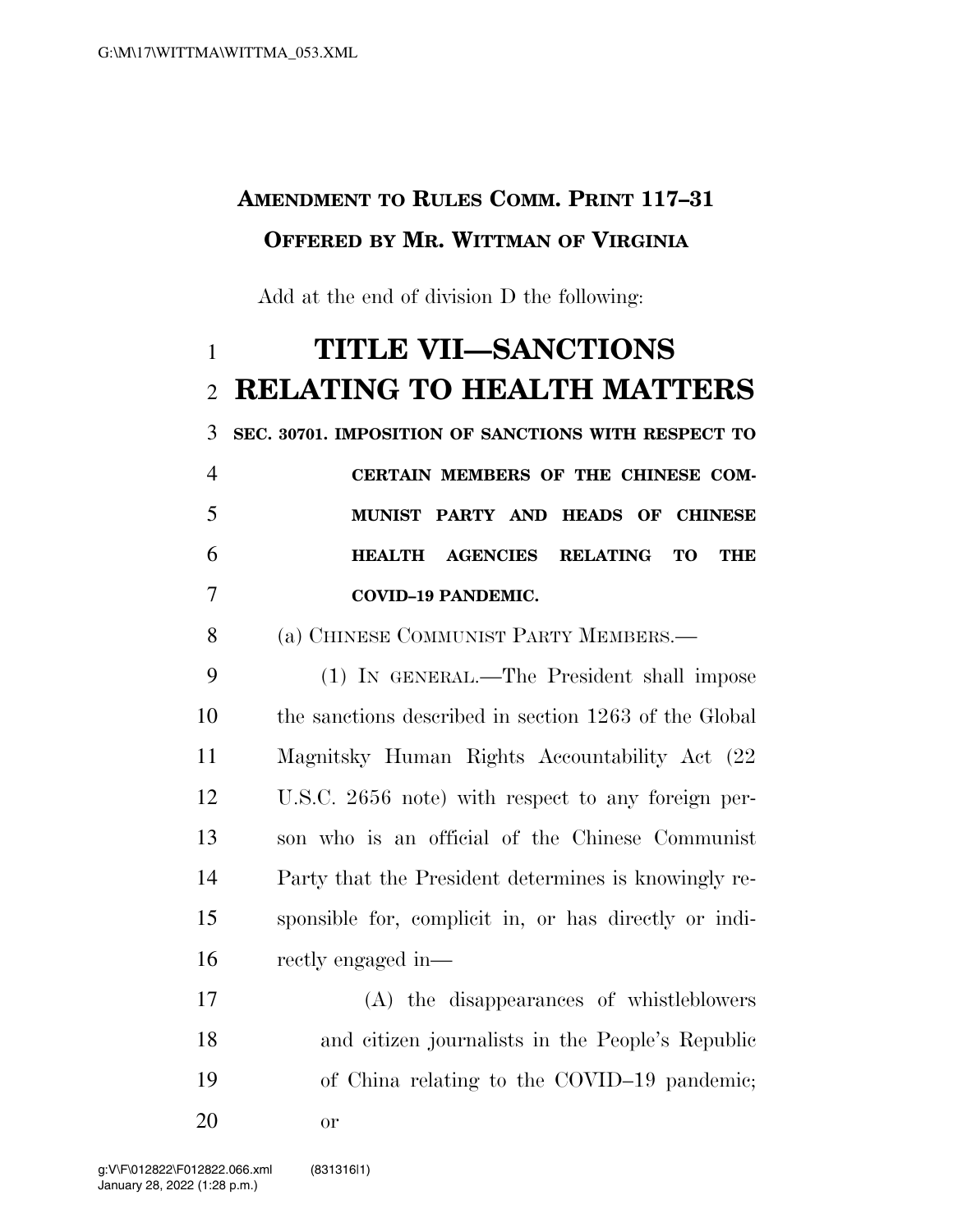(B) the establishment of limits on freedom of speech and academic freedom in the People's Republic of China relating to the COVID–19 pandemic. (2) COORDINATION.—The President shall co- ordinate with the intelligence community for pur- poses of identifying foreign persons under this sub- section. (b) CHINESE HEALTH AGENCIES HEADS.—The President shall impose the sanctions described in sub- section (c) with respect to the following foreign persons: (1) Gao Fu, also known as George Fu Gao, the Director of the Center for Disease Control and Pre-

vention of the People's Republic of China.

 (2) Ma Xiaowei, Minister of the National Health Commission of the People's Republic of China.

 (c) SANCTIONS DESCRIBED.—The sanctions de- scribed in this subsection with respect to a foreign person are the following:

 (1) BLOCKING OF PROPERTY.—The President shall exercise all of the powers granted to the Presi- dent under the International Emergency Economic Powers Act (50 U.S.C. 1701 et seq.) (except that the requirements of section 202 of such Act (50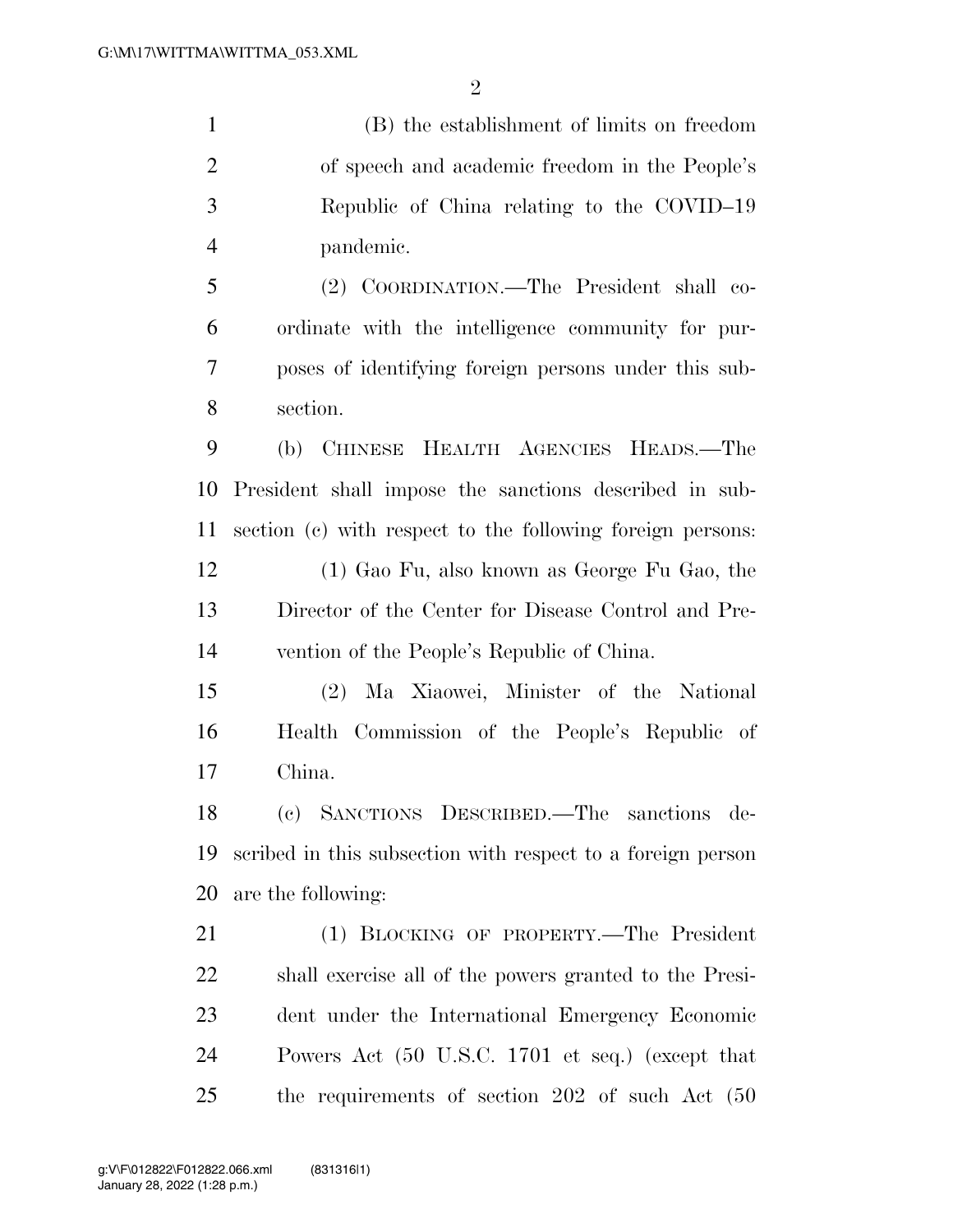| $\mathbf{1}$   | U.S.C. 1701) shall not apply) to the extent nec-       |
|----------------|--------------------------------------------------------|
| $\overline{2}$ | essary to block and prohibit all transactions in prop- |
| 3              | erty and interests in property of the person if such   |
| $\overline{4}$ | property and interests in property are in the United   |
| 5              | States, come within the United States, or come with-   |
| 6              | in the possession or control of a United States per-   |
| 7              | son.                                                   |
| 8              | (2) INADMISSIBILITY TO THE UNITED STATES               |
| 9              | AND REVOCATION OF VISA OR OTHER DOCUMENTA-             |
| 10             | TION.                                                  |
| 11             | (A) INELIGIBILITY FOR VISA, ADMISSION,                 |
| 12             | OR PAROLE.—The foreign person is—                      |
| 13             | (i) inadmissible to the United States;                 |
| 14             | (ii) ineligible to receive a visa or other             |
| 15             | documentation to enter the United States;              |
| 16             | and                                                    |
| 17             | (iii) otherwise ineligible to be admitted              |
| 18             | or paroled into the United States or to re-            |
| 19             | ceive any other benefit under the Immigra-             |
| 20             | tion and Nationality Act (8 U.S.C. 1101 et             |
| 21             | $seq.$ ).                                              |
| 22             | (B) CURRENT VISA REVOKED.—The visa                     |
| 23             | or other entry documentation of the foreign            |
| 24             | person shall be revoked, regardless of when            |
| 25             | such visa or other entry documentation is or           |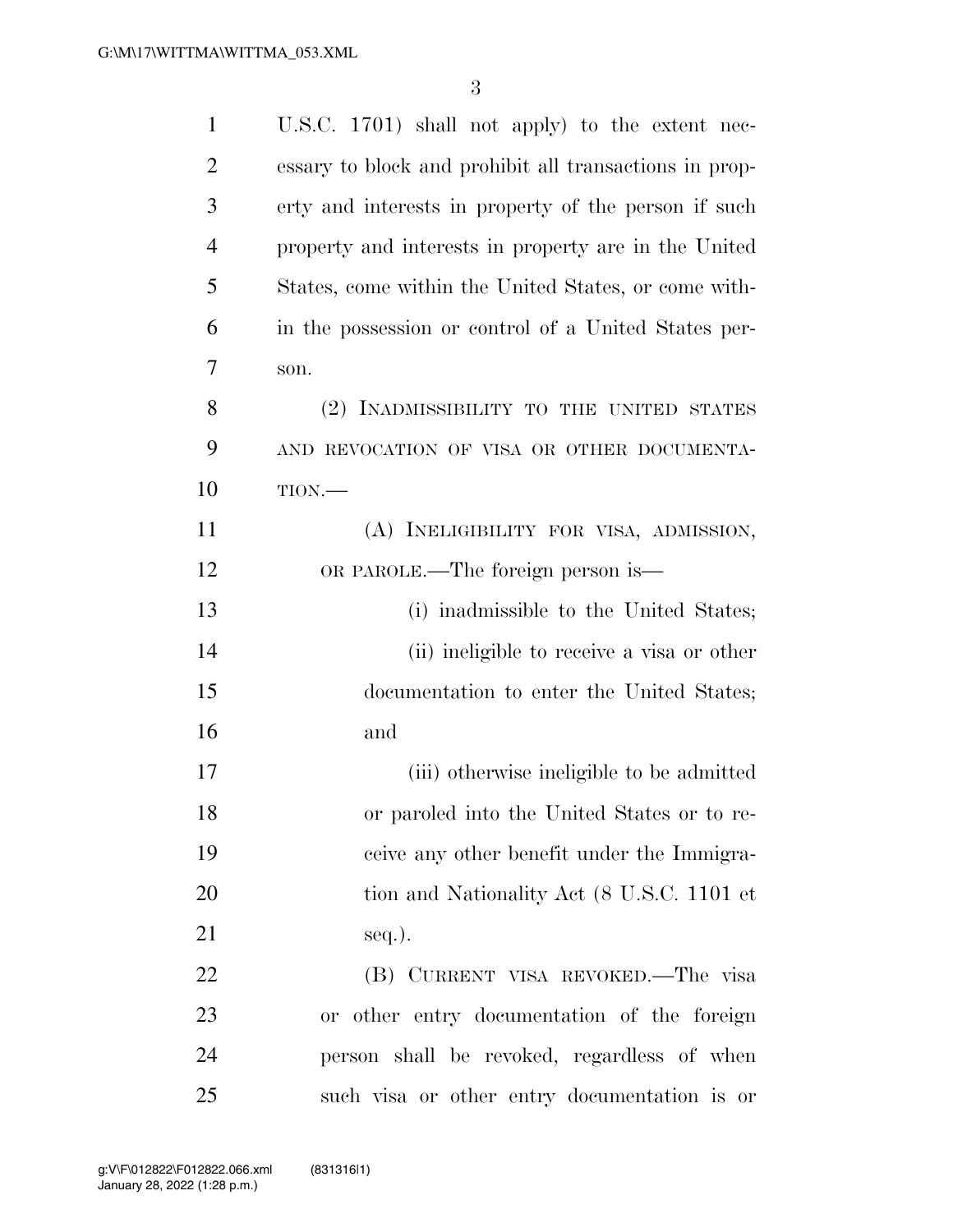was issued. A revocation under this subpara- graph shall take effect immediately and auto- matically cancel any other valid visa or entry documentation that is in the person's posses-sion.

(d) EXCEPTIONS.—

 (1) TO COMPLY WITH UNITED NATIONS HEAD- QUARTERS AGREEMENT.—Sanctions under sub-9 section  $(c)(2)$  shall not apply with respect to a for- eign person described in subsection (b) if admitting or paroling the foreign person into the United States is necessary to permit the United States to comply with the Agreement regarding the Headquarters of the United Nations, signed at Lake Success June 26, 1947, and entered into force November 21, 1947, between the United Nations and the United States, or other applicable international obligations.

18 (2) TO CARRY OUT OR ASSIST LAW ENFORCE- MENT ACTIVITIES.—Sanctions under this section shall not apply to a foreign person, if admitting or paroling the foreign person into the United States is necessary to carry out or assist law enforcement ac-23 tivity in the United States.

(e) IMPLEMENTATION; PENALTIES.—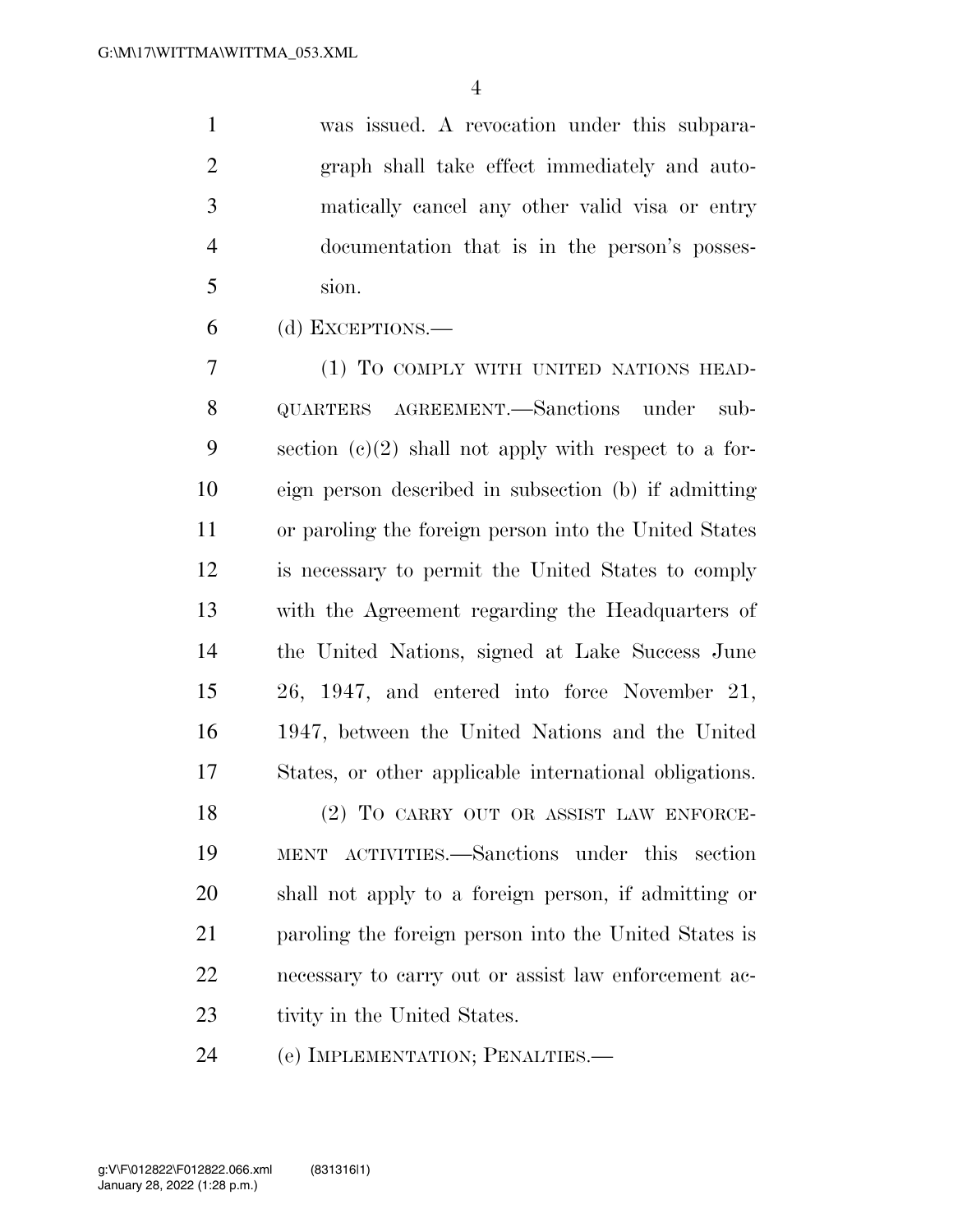(1) IMPLEMENTATION.—The President may ex- ercise all authorities provided under sections 203 and 205 of the International Emergency Economic Powers Act (50 U.S.C. 1702 and 1704) to carry out this section and shall issue such regulations, li- censes, and orders as are necessary to carry out this section.

 (2) PENALTIES.—Any person that violates, at- tempts to violate, conspires to violate, or causes a violation of this section or any regulation, license, or order issued to carry out paragraph (1) shall be sub- ject to the penalties provided for in subsections (b) and (c) of section 206 of the International Emer- gency Economic Powers Act (50 U.S.C. 1705) to the same extent as a person that commits an unlawful act described in subsection (a) of that section.

 (f) WAIVER.—The President may waive the applica- tion of sanctions imposed with respect to a foreign person under this section if the President—

 (1) determines that a waiver is in the national 21 interest of the United States; and

 (2) not later than the date on which such waiv- er will take effect, submits to the appropriate con- gressional committees a notice of and justification for such waiver.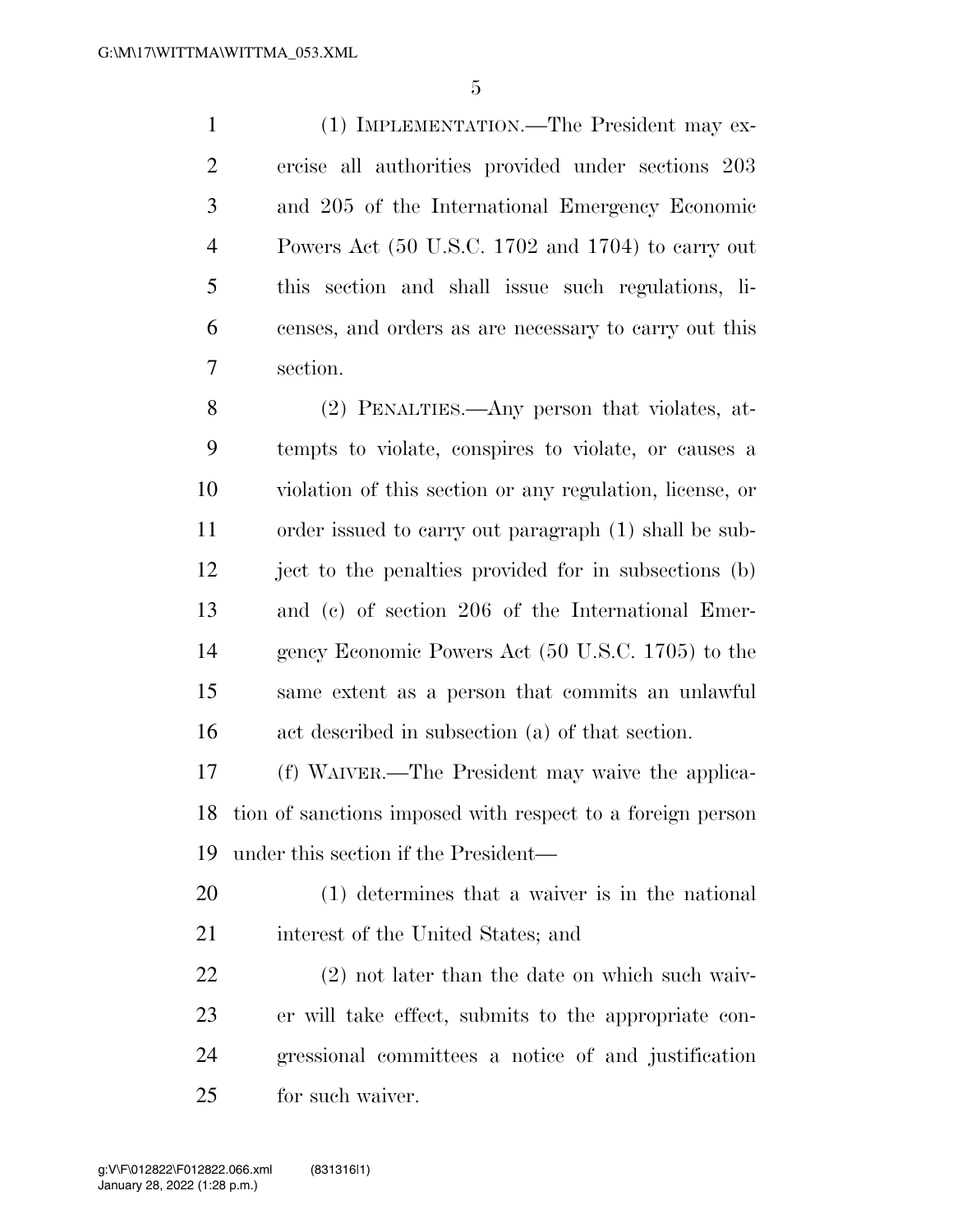| $\mathbf{1}$   | (g) TERMINATION OF SANCTIONS WITH RESPECT TO        |
|----------------|-----------------------------------------------------|
| $\overline{2}$ | A FOREIGN PERSON.                                   |
| 3              | (1) IN GENERAL.—The President may termi-            |
| $\overline{4}$ | nate the application of sanctions imposed with re-  |
| 5              | spect to a foreign person under this section if the |
| 6              | President makes a determination that—               |
| 7              | (A) credible information exists that the            |
| 8              | person did not engage in the activity for which     |
| 9              | the sanctions were imposed; and                     |
| 10             | (B) the person has—                                 |
| 11             | (i) credibly demonstrated a significant             |
| 12             | change in behavior; and                             |
| 13             | (ii) been subject to an appropriate                 |
| 14             | consequence for the activity for which the          |
| 15             | sanctions were imposed.                             |
| 16             | (2) NOTIFICATION.—Not later than 15 days be-        |
| 17             | fore the date on which the application of sanctions |
| 18             | imposed with respect to a foreign person is termi-  |
| 19             | nated under paragraph (1), the Secretary of State   |
| 20             | shall submit to the appropriate congressional com-  |
| 21             | mittees a report that—                              |
| 22             | (A) describes the evidence and justification        |
| 23             | for the necessity of the termination; and           |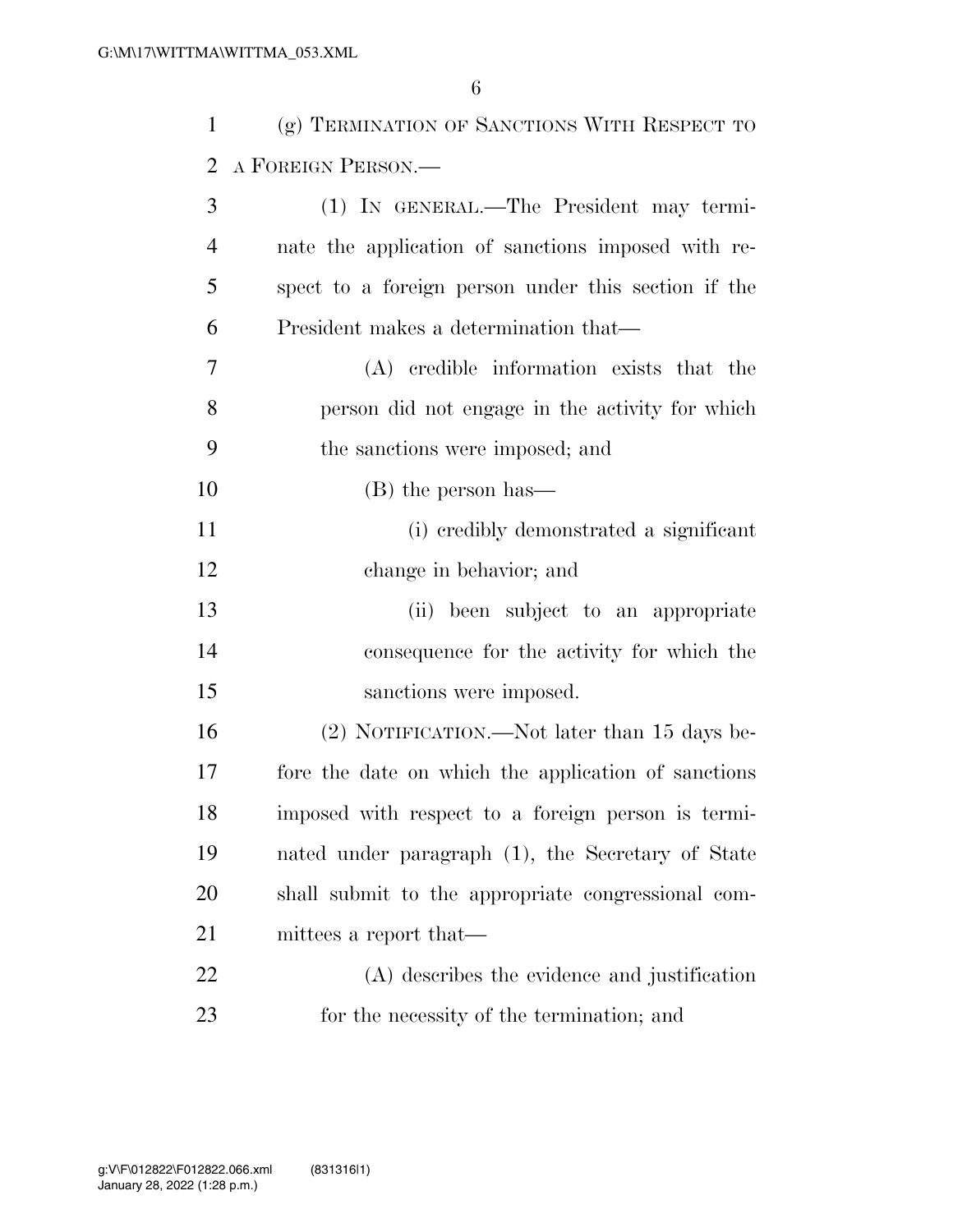(B) explains how the termination of the application of sanctions is in the national secu-rity interests of the United States.

 (h) TERMINATION OF AUTHORITY TO IMPOSE SANC- TIONS.—The authority to impose sanctions under this sec- tion with respect to a foreign person described in sub- section (b) shall terminate on the date on which the Presi- dent certifies to the appropriate congressional committees that an independent, unimpeded investigation into the po- tential origin of COVID–19 from the Wuhan Institute of Virology has taken place.

 (i) EXCEPTION RELATING TO IMPORTATION OF GOODS.—

 (1) IN GENERAL.—The authorities and require- ments to impose sanctions under this section shall not include the authority or requirement to impose sanctions on the importation of goods.

 (2) GOOD DEFINED.—In this subsection, the term ''good'' means any article, natural or man- made substance, material, supply or manufactured product, including inspection and test equipment, and excluding technical data.

## **SEC. 30702. PROHIBITION ON NEW CONTRACTS.**

(a) INSTITUTIONS OF HIGHER EDUCATION.—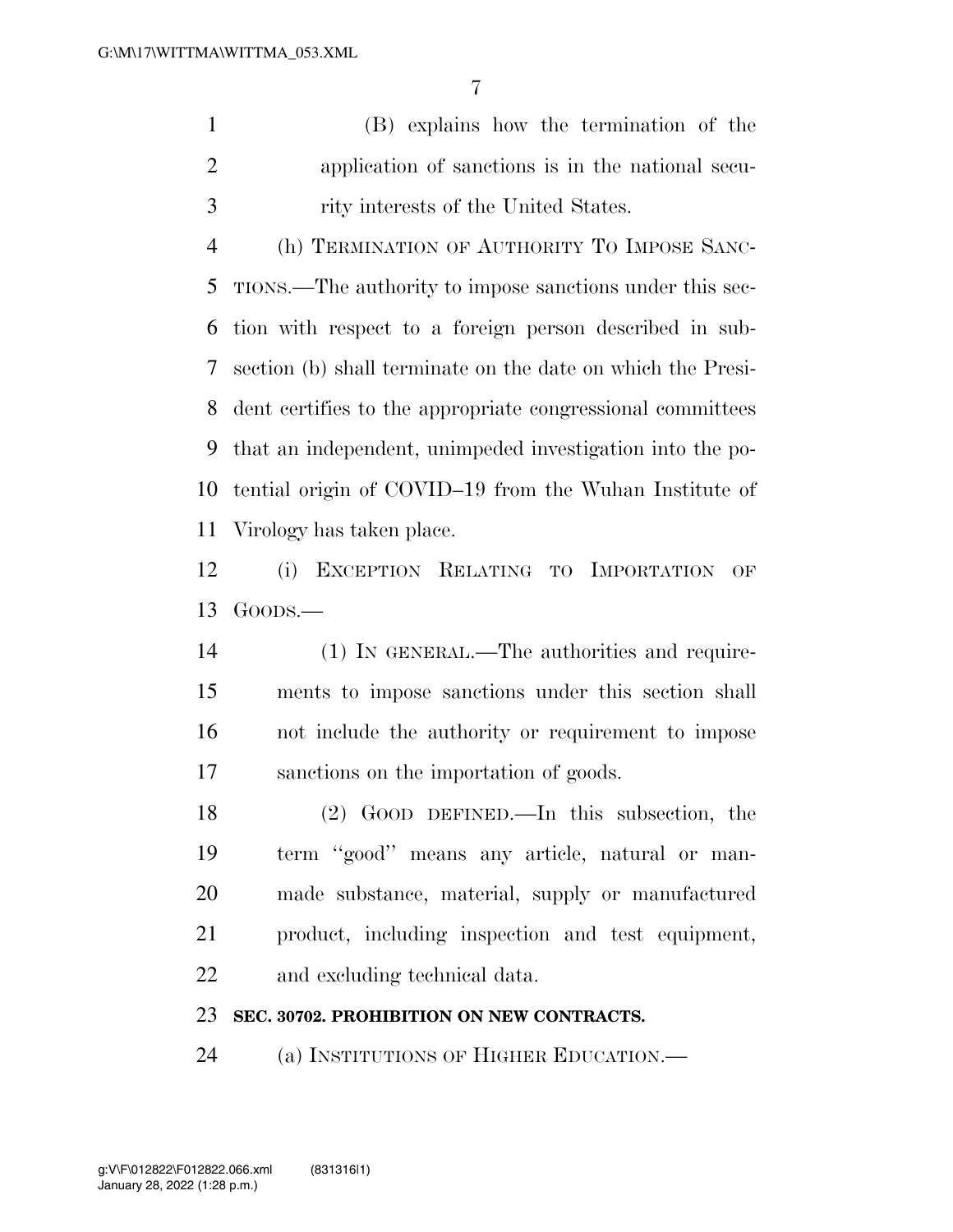| $\mathbf{1}$   | (1) IN GENERAL.—No Federal funds may be                    |
|----------------|------------------------------------------------------------|
| $\overline{2}$ | made available to an institution of higher education       |
| 3              | (as defined in section 102 of the Higher Education         |
| $\overline{4}$ | Act of 1965 (20 U.S.C. 1002)) that enters into a           |
| 5              | contract with—                                             |
| 6              | (A) any element or department of the Na-                   |
| 7              | tional Health Commission of the People's Re-               |
| 8              | public of China;                                           |
| 9              | (B) any agency or office that reports to                   |
| 10             | the National Health Commission of the People's             |
| 11             | Republic of China; or                                      |
| 12             | (C) any Chinese-based entity affiliated                    |
| 13             | with the National Health Commission of the                 |
| 14             | People's Republic of China.                                |
| 15             | (2)<br>PROGRAM PARTICIPATION AGREEMENTS                    |
| 16             | UNDER THE HIGHER EDUCATION ACT OF 1965.—Sec-               |
| 17             | tion $487(a)$ of the Higher Education Act of 1965          |
| 18             | $(20 \text{ U.S.C. } 1094(a))$ is amended by adding at the |
| 19             | end the following:                                         |
| 20             | $(30)$ The institution will not enter into a con-          |
| 21             | tract with—                                                |
| 22             | "(A) any element or department of the Na-                  |
| 23             | tional Health Commission of the People's Re-               |
| 24             | public of China;                                           |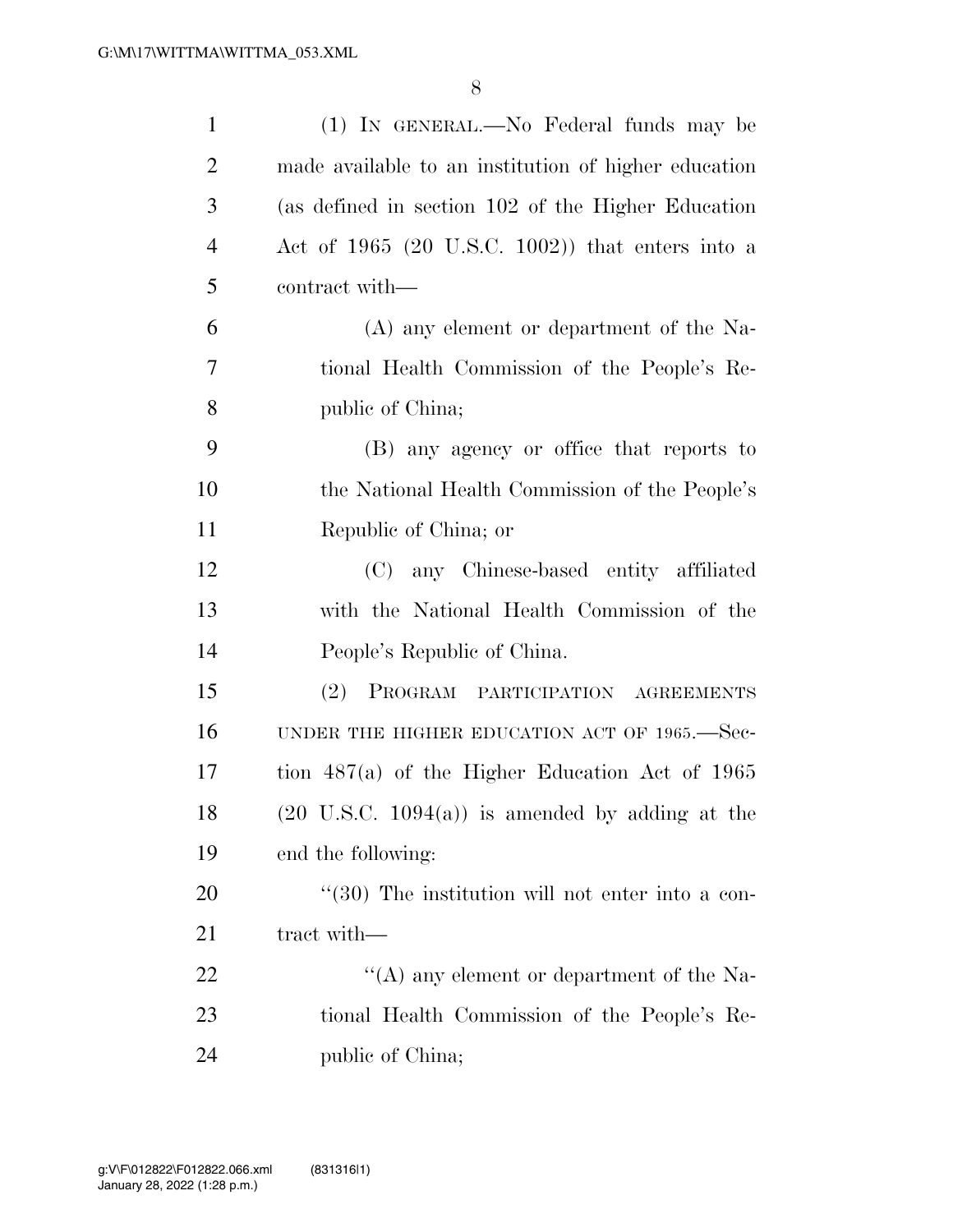| $\mathbf{1}$   | $\lq\lq (B)$ any agency or office that reports to           |
|----------------|-------------------------------------------------------------|
| $\overline{2}$ | the National Health Commission of the People's              |
| 3              | Republic of China; or                                       |
| $\overline{4}$ | "(C) any Chinese-based entity affiliated                    |
| 5              | with the National Health Commission of the                  |
| 6              | People's Republic of China.".                               |
| 7              | (b) NATIONAL ACADEMY OF SCIENCES.—No Federal                |
| 8              | funds made available to the National Academy of Sciences    |
| 9              | may be used to enter into a contract with—                  |
| 10             | (1) any element or department of the National               |
| 11             | Health Commission of the People's Republic of               |
| 12             | China;                                                      |
| 13             | (2) any agency or office that reports to the Na-            |
| 14             | tional Health Commission of the People's Republic           |
| 15             | of China; or                                                |
| 16             | (3) any Chinese-based entity affiliated with the            |
| 17             | National Health Commission of the People's Repub-           |
| 18             | lic of China.                                               |
| 19             | SEC. 30703. REVIEW OF NIH FUNDING.                          |
| 20             | Not later than 6 months after the date of enactment         |
| 21             | of this Act, the Comptroller General of the United States,  |
| 22             | in consultation with the Director of National Intelligence, |
| 23             | shall-                                                      |
| 24             | (1) conduct a full review of all funds made                 |
| 25             | available by the National Institutes of Health, di-         |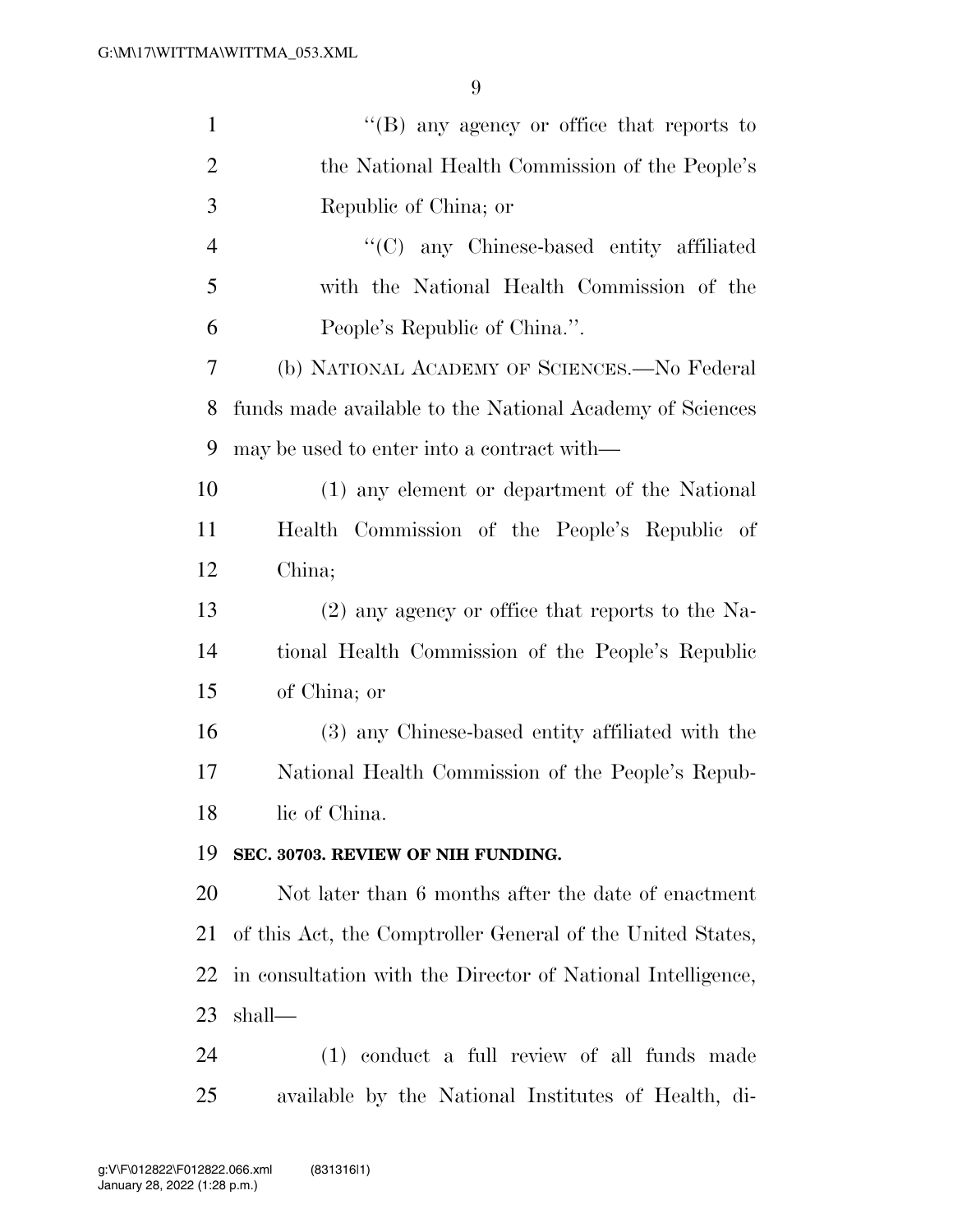| $\mathbf{1}$   | rectly or indirectly, during or after fiscal year 2010, |
|----------------|---------------------------------------------------------|
| $\overline{2}$ | $to-$                                                   |
| 3              | (A) the National Health Commission of the               |
| $\overline{4}$ | People's Republic of China;                             |
| 5              | (B) any agency or office that reports to                |
| 6              | the National Health Commission of the People's          |
| 7              | Republic of China; or                                   |
| 8              | (C) any Chinese-based entity that is affili-            |
| 9              | ated with the National Health Commission of             |
| 10             | the People's Republic of China;                         |
| 11             | (2) make publicly available, and submit to the          |
| 12             | Congress, a report on the results of such review; and   |
| 13             | (3) in such report, clearly identify any funds          |
| 14             | described in paragraph (1) that were used for gain      |
| 15             | of function research.                                   |
| 16             | SEC. 30704. SENSE OF CONGRESS.                          |
| 17             | It is the sense of Congress that given Taiwan's early   |
| 18             | alerting to the global health community on the dangers  |
| 19             | of COVID-19 while senior officials in the Chinese Com-  |
| 20             | munist Party downplayed COVID-19 Taiwan should be       |
| 21             | granted observer status in the World Health Assembly    |
| 22             | (WHA).                                                  |
| 23             | SEC. 30705. DEFINITIONS.                                |
| 24             | In this title:                                          |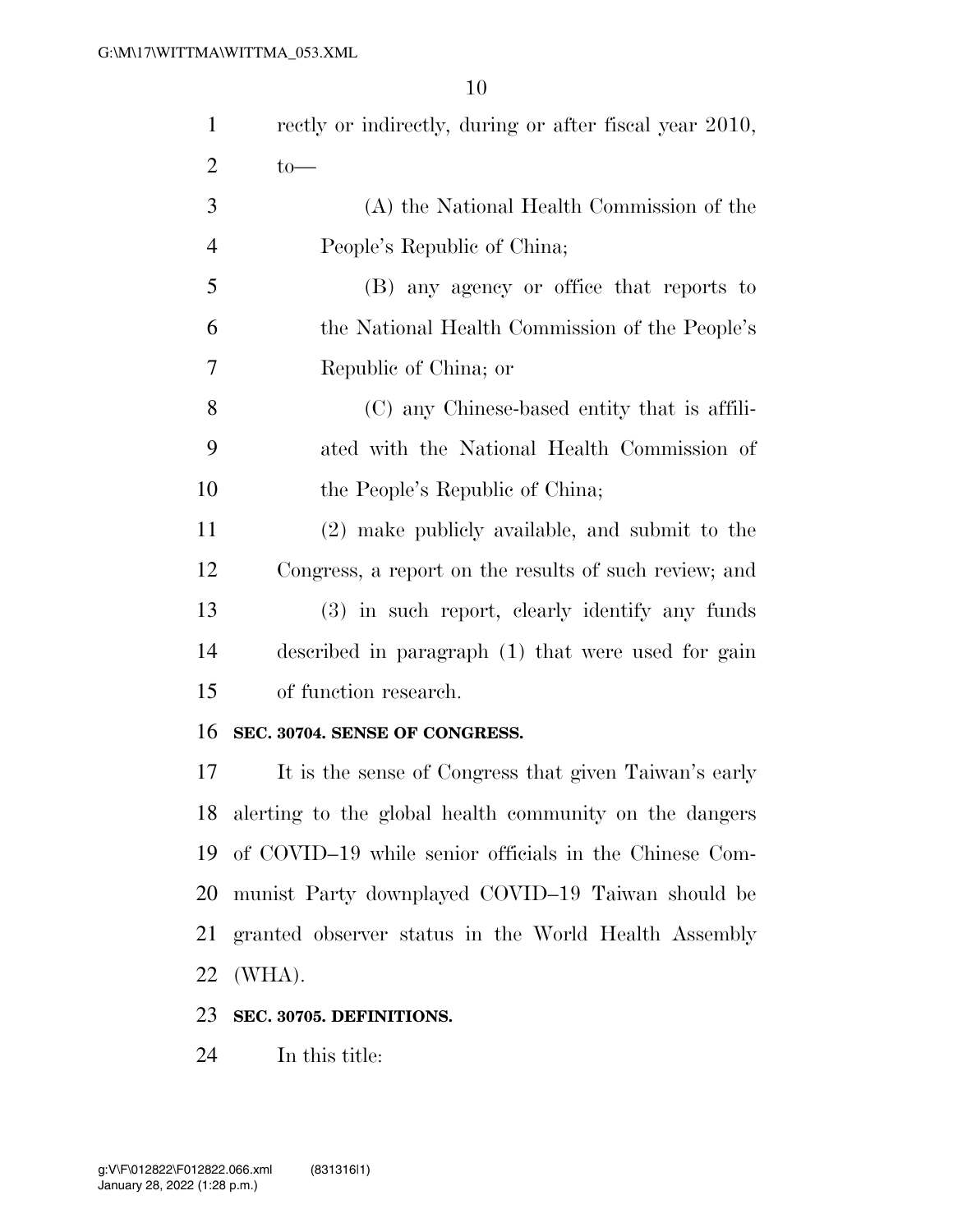| $\mathbf{1}$   | (1) ADMITTED; ALIEN.—The terms "admitted"            |
|----------------|------------------------------------------------------|
| $\overline{2}$ | and "alien" have the meanings given those terms in   |
| 3              | section 101 of the Immigration and Nationality Act   |
| $\overline{4}$ | $(8$ U.S.C. 1001).                                   |
| 5              | (2) APPROPRIATE CONGRESSIONAL COMMIT-                |
| 6              | TEES.—The term "appropriate congressional com-       |
| $\overline{7}$ | mittees" means—                                      |
| 8              | (A) the Committee on Foreign Affairs, the            |
| 9              | Committee on Appropriations, and the Com-            |
| 10             | mittee on Financial Services of the House of         |
| 11             | Representatives; and                                 |
| 12             | (B) the Committee on Foreign Relations,              |
| 13             | the Committee on Appropriations, and the             |
| 14             | Committee on Banking, Housing, and Urban             |
| 15             | Affairs of the Senate.                               |
| 16             | (3) FOREIGN PERSON.—The term "foreign per-           |
| 17             | son" means a person that is not a United States      |
| 18             | person.                                              |
| 19             | (4) INTELLIGENCE COMMUNITY.—The term                 |
| 20             | "intelligence community" has the meaning given       |
| 21             | that term in section $3(4)$ of the National Security |
| 22             | Act of 1947 (50 U.S.C. 3003(4)).                     |
| 23             | KNOWINGLY.—The term "knowingly"<br>(5)               |
| 24             | means, with respect to conduct, a circumstance, or   |
| 25             | a result, that a person has actual knowledge, or     |